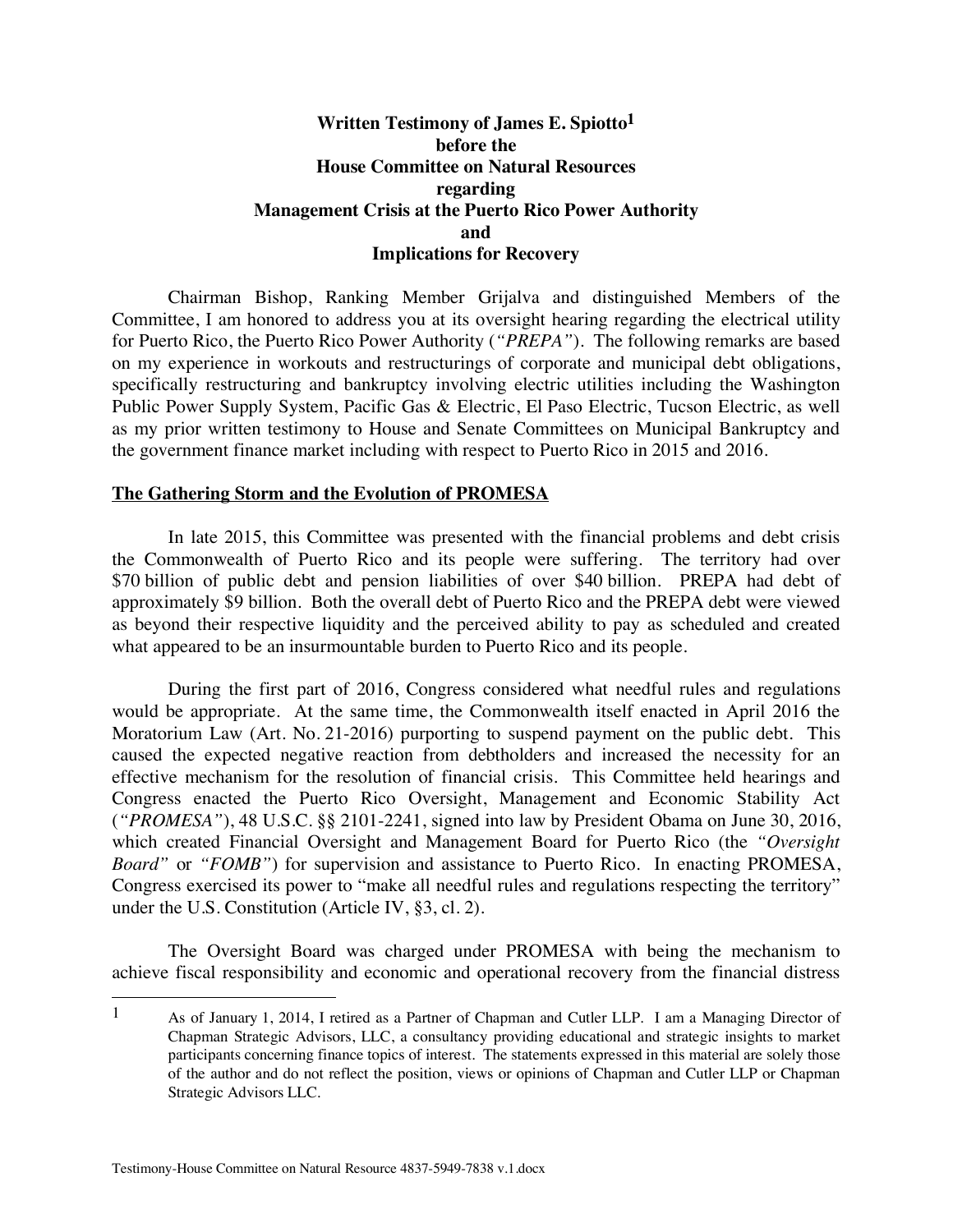and debt burdens Puerto Rico was suffering. PROMESA, as is evident from this Committee's Hearing, on February 2, 2016, followed the tradition that states and the federal government have chosen for providing oversight, supervision and an effective mechanism to resolve the grave financial distress of governments such as Puerto Rico and its related governmental entities.

The goal of all these legislative efforts is the creation of a mechanism to encourage consensual resolution as in Title VI of PROMESA. PROMESA is structured to foster such consensus and provide a last resort to use a bankruptcy-like process for involuntary resolution, as Title III of PROMESA does, to effectuate resolution of debt issues that cannot effectively be resolved by agreement.

Unfortunately, PREPA has been the object of accusations of politicization and changing leadership and priorities without an efficient, focused management process and long-tenured, experienced and skilled management. This is attributed to inappropriate political influence in the management and operation of PREPA. These difficulties resulted in the failure to (a) collect desperately needed customer receivables causing liquidity problems, (b) maintain a sufficient rate base and fund needed costs of operation, especially critical improvements for the generation, transmission and distribution of electric power at an acceptable level and (c) manage and operate the electric utility with a stable management team for a reliable, well maintained system with operating procedures to assure uninterrupted electric power to all who desire it in Puerto Rico.

# **Changing Management Policies and Failure to Collect Receivables Desperately Needed by PREPA**

For example, in 2012, after investing \$50 million in a natural gas pipeline, PREPA withdrew its plan for the pipeline amid a storm of controversy, changing leadership and political debate. Further, FTI Capital Advisors PREPA's consultant, report in late 2014 raised serious and disturbing collection failures. Namely, of the approximately \$950 million in outstanding accounts receivable for general (nongovernmental or managerial) customers, more than half were over 120 days old (\$543 million out of a total of \$943 million aged AR), \$400 million in inactive receivables accounts for which there was no collection activity or strategy and \$420 million outstanding accounts receivable from municipalities.

# **Failure to Maintain a Sufficient Rate Base to Pay Needed Improvements and Costs of Operations**

It has been claimed that PREPA failed to increase its rate base (for non-fiscal expenses such as administrative, capital investment and debt service) which resulted in years of inadequate rates to cover PREPA costs. As was evident from the aftermath of Hurricane Maria, PREPA's power grid and aged facilities have long needed immediate attention to be enhanced by improved maintenance and reinvestment to the infrastructure in order to become durable, acceptable and hopefully hurricane proof.

The above were part of the reason why it was necessary for Congress to enact PROMESA. However despite progress being made post-PROMESA, there are still operational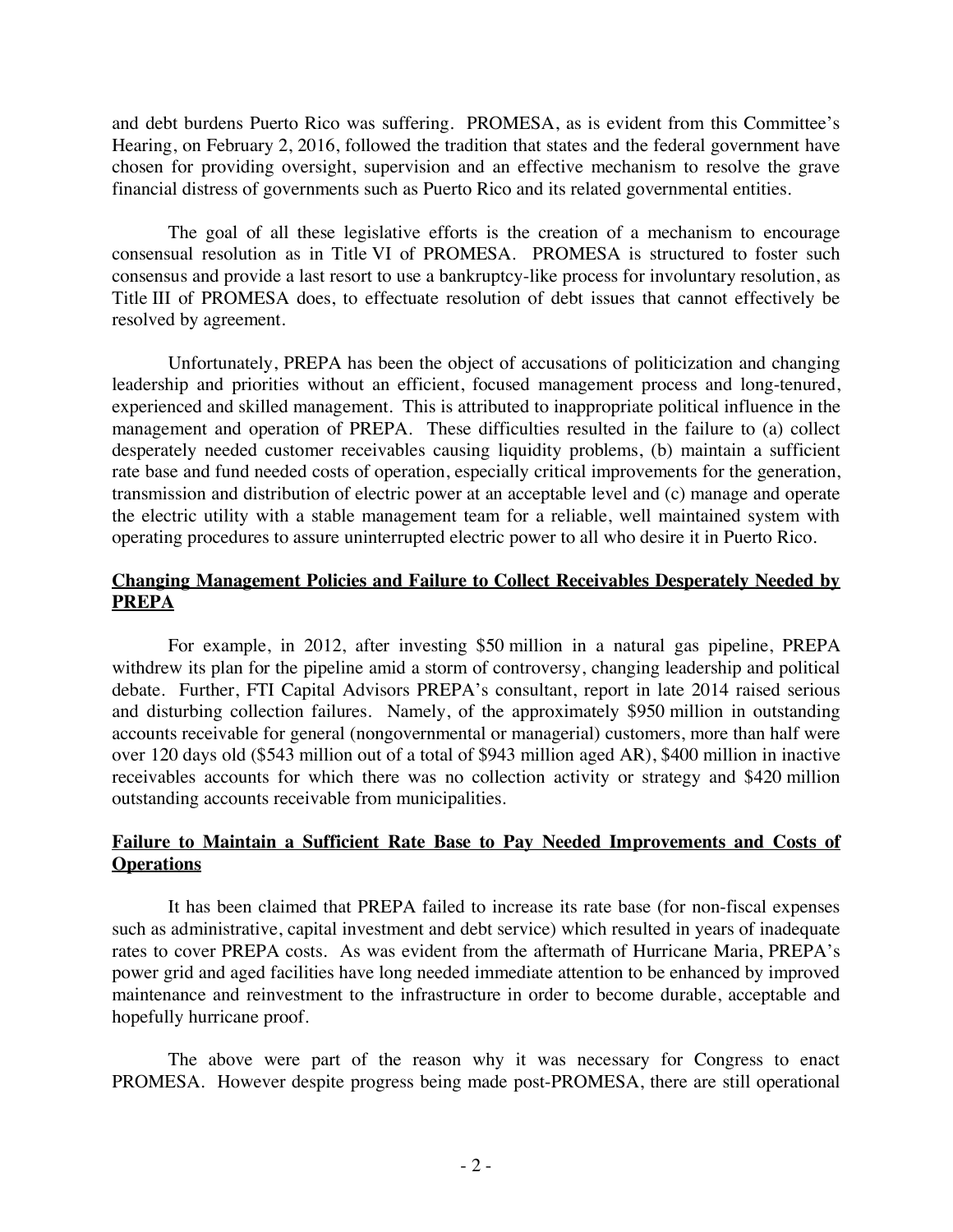problems for PREPA and gridlock in negotiations of a reasonable and fair resolution of the distressed debt situation. Creditors claim that:

> "Despite the progress that was made, there are still operational problems at the utility, including numerous power outages. PREPA suffers from: (1) poor system reliability and availability driven by poor maintenance and operation procedures, (2) poor levels of customer service, (3) poor level of collections and high levels of energy theft, (4) poor worker safety, (5) insufficient budgeting and capital planning rigor, and (6) inefficient procurement processes. HasBrouck Decl. at ¶ 9.

> Far from moving to fix these problems, the new Puerto Rico administration is making them worse by destroying PREPA's hardwon political independence. Shortly after he took office, Governor Rosselló signed into law an act that granted the Puerto Rico Fiscal Agency and Financial Advisory Authority *("AAFAF"*) sole authority to negotiate with public corporations' creditors. Act 2- 2017 at  $\S$  6(cc). Notably, the Governor appoints the majority of the AAFAF board members, and there are no restrictions on his ability to remove those members. Former President of the PREPA board Luis Benitez testified that "in late 2016, PREPA and its creditors reached an agreement in principle to modify certain terms of the RSA, subject to approval by [AAFAF]…. The agreement in principle, however, was not executed because AAFAF assumed responsibility for creditor negotiations on January 27, 2017."2

While there may be some debate over the level and quality of electric service provided by PREPA, the tragic effects of Hurricane Maria left no room for debate that there is an urgent need for reinvesting in and significant improvement to the power grid, generation, transmission and distribution system for the benefit of Puerto Rico's social and economic good and the success of any financial recovery plan. 3

 <sup>2</sup> *See* Motion of Ad Hoc Group of PREPA Bondholders, National Public Finance Guarantee Corporate, Assured Guaranty Corp., Assured Guaranty Municipal Corp., and Syncora Guarantee Inc. for Relief from the Automatic Stay to Allow Movants to Enforce Their Statutory Rights to Have a Receiver Appointed, *In re Financial Oversight and Management Board for Puerto Rico, as representative of The Puerto Rico Electric Power Authority*, Case No. 17 BK04780 in the United States District Court for the District of Puerto Rico.

<sup>3</sup> Hurricane Maria made Puerto Rico the biggest blackout in U.S. history with about 3.4 billion customer hours of lost electricity service. Also, it topped recent global blackouts such as two back to back blackouts in India in 2012 that affected hundreds of millions of people but combined 2.5 billion lost customer hours due to a shorter duration. Rhodium Group, "The World's Second Largest Blackout", April 12, 2018, available at http://rgh.com./research/Puerto-rico-hurricane-maria-worlds-second-largest blackout/.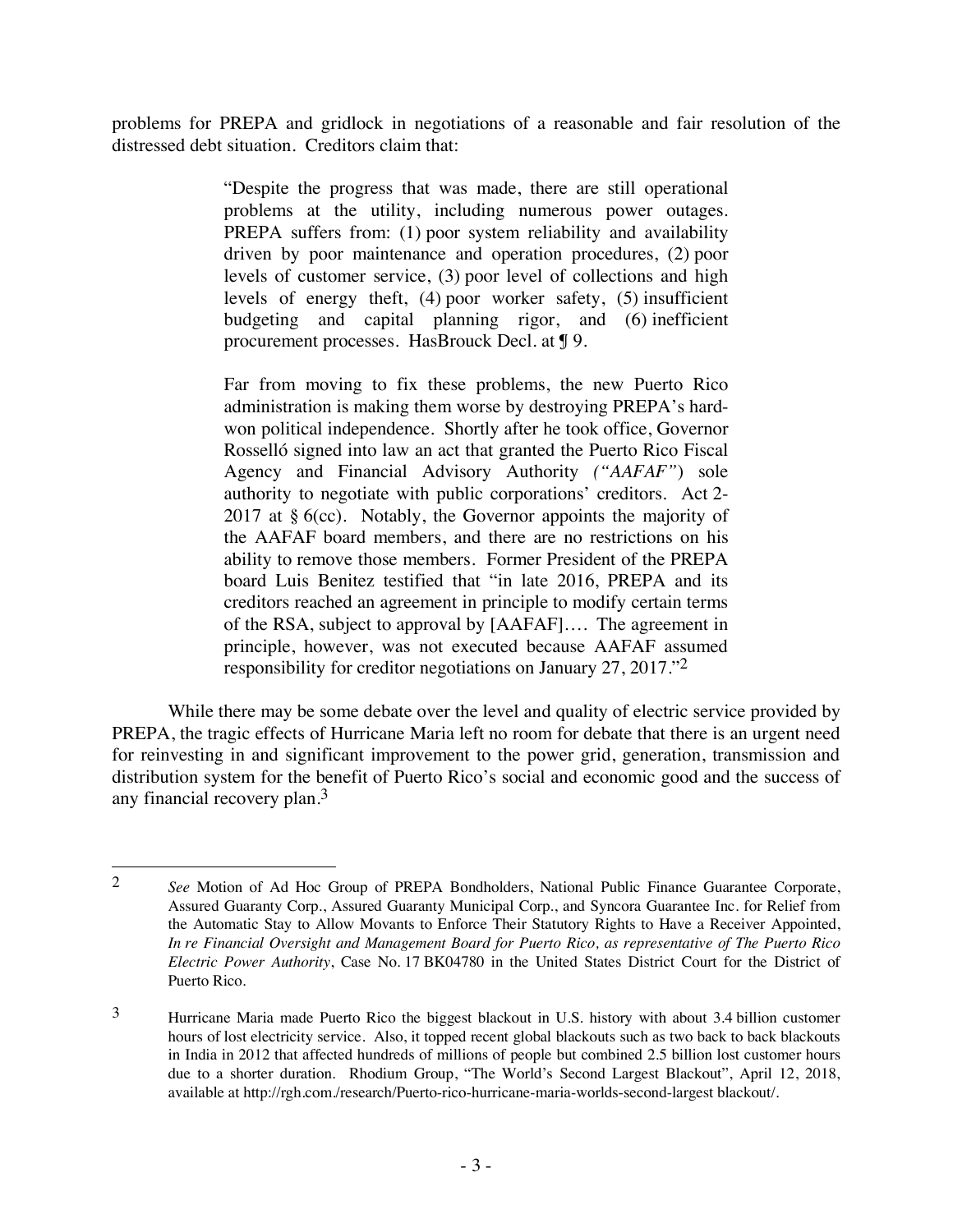For these and other reasons, in 2018, the Governor of Puerto Rico has recently proposed the privatization of PREPA as a means of addressing the much-needed infrastructure improvements to the aged electric system. However the billing and management problem of the past are reappearing, such as in January some customers left in the dark for months received bills for services rendered. The operational failure of PREPA has negative social and economic effects. As service was restored after Maria, the consequences of the prolonged power shortage continue to be suffered by Puerto Rico and its citizens including "increased crime, business closures and unemployment, a healthcare crisis and exodus to the U.S." were suffered by Puerto Rico.

### **The Missed Opportunity for Consensual Resolution by Creditors and PREPA**

During 2016 and the first half of 2017, certain public debt creditors and PREPA negotiated a Restructuring Support Agreement (*"RSA"*). Puerto Rico's legislature passed legislation authorizing the resolution. There was a change in Governors in Puerto Rico at the beginning of 2017, and the new Governor was able to negotiate in April, 2017 (as a new participant in the process) additional enhancements to RSA that would provide additional and much needed liquidity and further concession to the benefit of PREPA and the people of Puerto Rico. Further, the RSA was negotiated and structured to provide needed improvement in management and operation and had a rate path approved by the Puerto Rico Energy Commission on January 10, 2017. It should be noted that this RSA appears to be in keeping with the intent and spirit of PROMESA and would be a major step in the operational and financial recovery of PREPA. All that was needed was for the Oversight Board to certify the resolution for Title VI court approval. Unfortunately, in June, 2017, the Oversight Board rejected the settlement and refused to certify RSA for Title VI court approval.

The inability to implement RSA due to the Oversight Board's refusal to certify it for Title VI left PREPA and its creditors without a clear agreed path to recovery and resolution of issues. This created the impasse between PREPA and its major creditors that prevented a resolution and resulted in PREPA being placed under the protection of Title III of PROMESA on July 2, 2017. (PROMESA Bankruptcy Title).

## **The Recent and Repeated Changes in PREPA's Management Have Been an Obstacle to Operational Improvements and Successful Resolution of Issues**

As previously noted, the changing politics and leadership of PREPA appear to exacerbate an already difficult and distressed utility operation. As news reports have highlighted, there have been five leaders of PREPA over the last 17 months with drama and uncertainty of long term plans.

The following timeline supports the claim that there have been unfortunate changes of leadership of PREPA that have created instability in PREPA's operations and governance: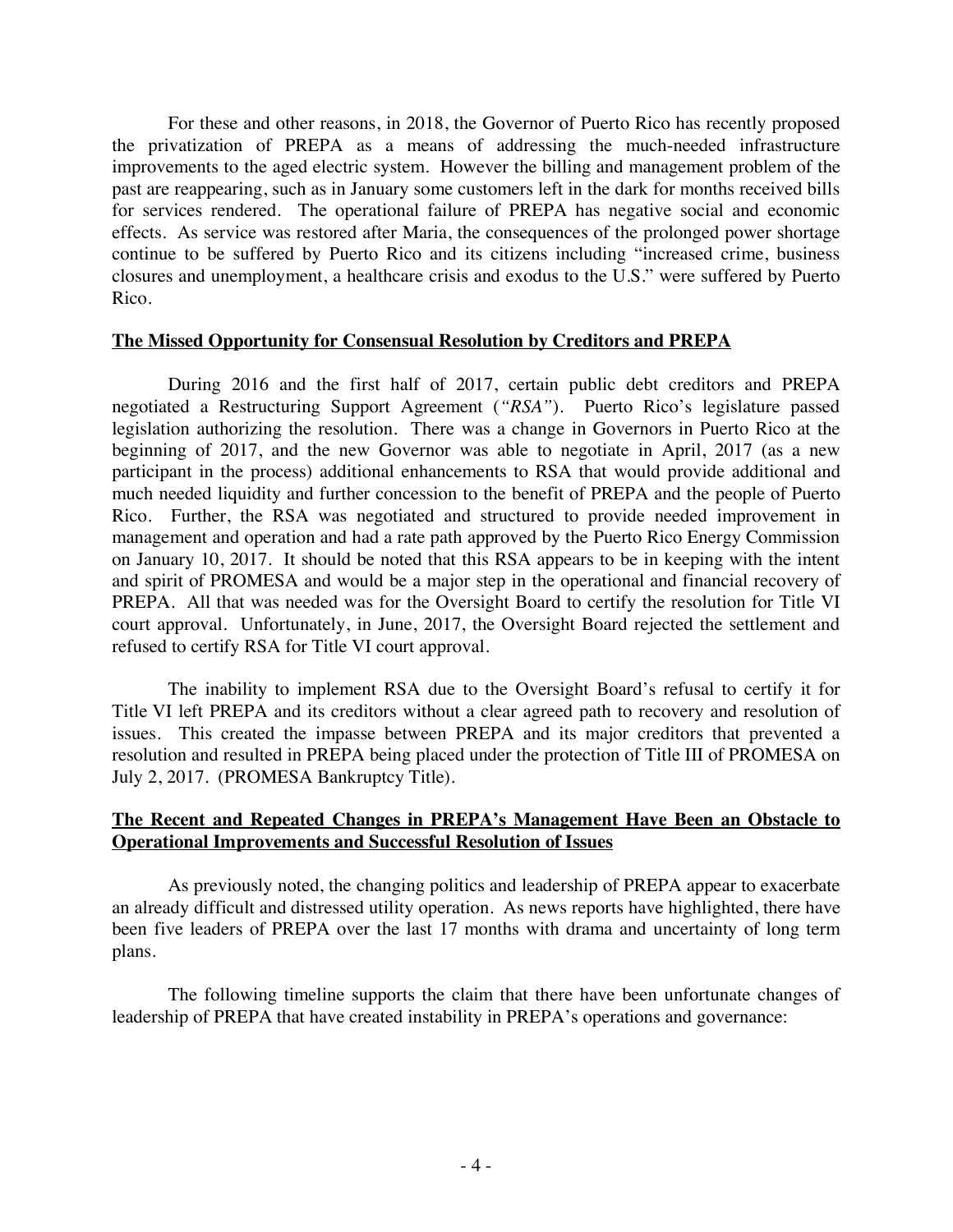# **Timeline of PREPA Governance Changes**

March 2017: Gov. Rossellό appoints **Ricardo Ramos** as executive director of PREPA as part of strategy to "replace the leaders of all Puerto Rico's public corporations."

June 26, 2017: Governor signs Act 37-2017, which allows him to appoint three political appointees and three independent board members, all subject to his right to remove them if they disagree with his public policy.

June 28, 2017: Gov. Rosselló appoints three new board members, including an existing member of his administration and the treasurer of his gubernatorial campaign.

November 13, 2017: In response to the FOMB's motion to install a "Chief Transformation Officer" at PREPA, the Title III Court rules that the FOMB lacks authority to appoint a CTO.

November 17, 2017: Ricardo Ramos resigns following the slow pace of post-hurricane power restoration and criticism of the \$300 million contract he signed with Whitefish Energy.

November 2017: Gov. Rossellό appoints **Justo Gonzalez** as interim executive director.

March 21, 2018: PREPA's board appoints mainland utility executive **Walter Higgins** as executive director.

## July 11, 2018:

- Walter Higgins resigns as executive director, citing family health issues and criticism of the contract under which he served for a salary of \$450,000 per year, with bonus incentives.
- The PREPA board of directors announces the appointment of one of its members, **Rafael Díaz-Granados**, as executive director at a salary of \$750,000 per year.

# July 12, 2018:

- In a press release, Gov. Rossellό characterizes Díaz-Granados' proposed salary as excessive and states that if the PREPA Board does not "temper the salary to what I am proposing" then its members must resign. Díaz-Granados withdraws as executive director the next day.
- Five independent board members, including Rafael Díaz-Granados, resign in a letter stating that "political forces in Puerto Rico" who "want to continue to control PREPA" had been meddling in their decisions. The board is left without a quorum.
- After the board resignations, Gov. Rosselló appoints Elí Díaz, president of the Puerto Rico Aqueduct and Sewer Authority and Ralph Kreil, an engineer, to maintain a quorum.

July 18, 2018: Gov. Rosselló announces that **Jose Ortiz**, a former chairman of PREPA's board, will serve as executive director.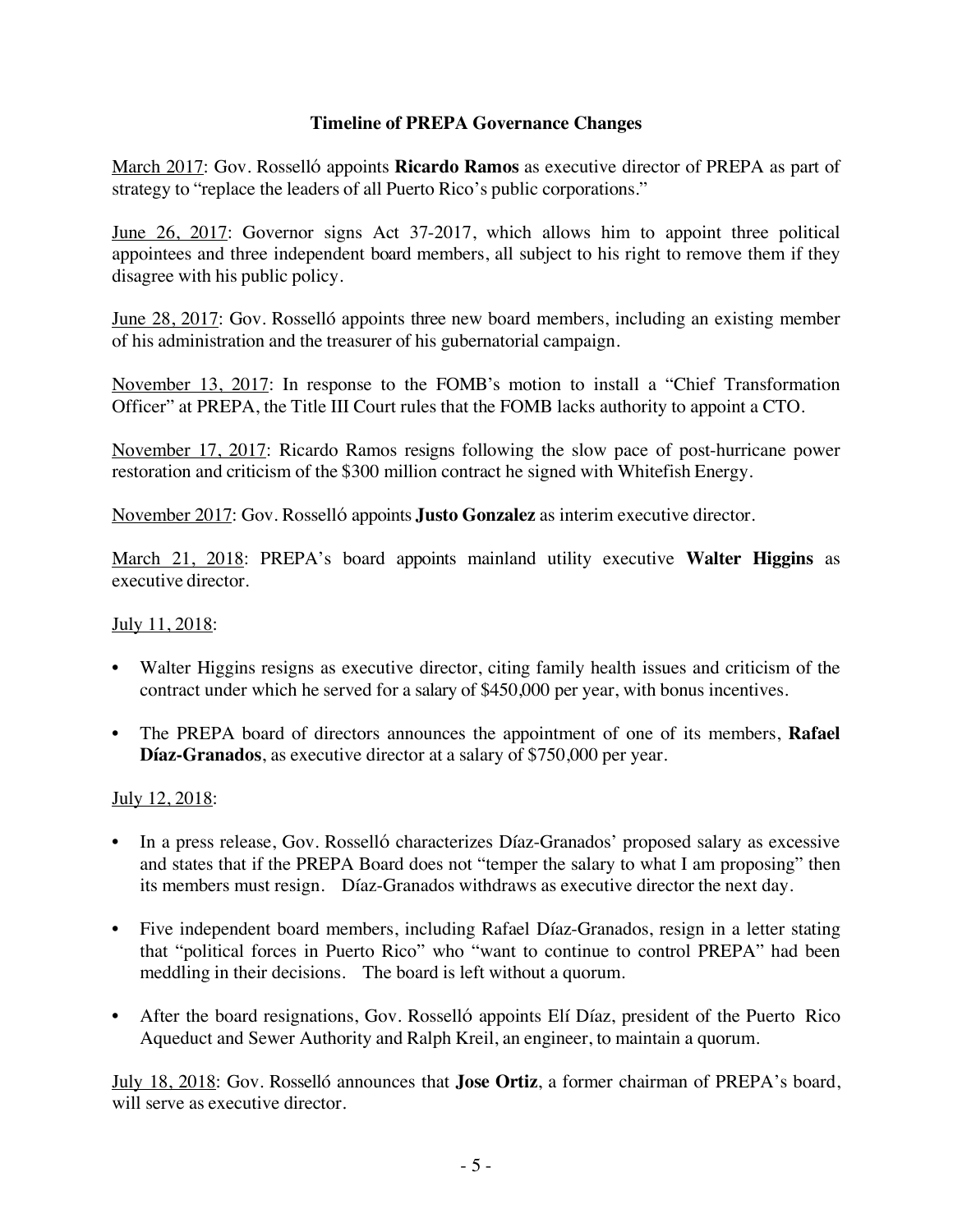This history of a revolving door for leadership, along with the lack of operational success of PREPA, combined with the saga of the missed opportunity at peaceful resolution through RSA raise the question of whether there should be different oversight with a less politically influenced leadership and management of PREPA, at least until the resolution of debt issues, the transition to stabilize management and an acceptable recovery plan for PREPA have been attained and implemented.

### **Is There a Need to Change PREPA Oversight and Supervision from the Current FOMB to Possibly DOE?**

Given the purported impasse that the Oversight Board has with PREPA and the public debtholders as evidenced by the rejection of RSA, the question is raised how to resolve this unfortunate gridlock where no or little progress has been made over the last year. Some have proposed the U.S. Department of Energy (*"DOE"*) or a federal entity under DOE supervision should be considered a good candidate to be substituted for the current Oversight Board in supervising and assisting PREPA to resolution of its operational problems, rate issues and financial distress. On June 20, 2018, the DOE issued its recommendation for Puerto Rico – The Office of Electricity released its "Energy Resilience Solution for the Puerto Rico Grid (*"DOE June 2018 Report*"). This report details DOE's vision for rebuilding a resilient energy system in Puerto Rico. It suggested hardening infrastructure, as well as integrating clean energy technologies such as solar and energy storage with the island's energy portfolio. This report was intended to assist the island's government in drafting recovery plans and guiding the use of federal aid. DOE appears well suited to provide the oversight, supervision and assistance that PREPA needs and so far has been in search for. It should be noted and recognized that Puerto Rico, its Governor and related entities and the Oversight Board have a tremendous burden in dealing with the totality of Puerto Rico, its instrumentalities, public corporations and its local governments with unpredictable emergencies that demand immediate attention. One might speculate that the burden of the diversity and complexities of these matters is practically too heavy for one Oversight Board and Commonwealth to navigate all at the same time. Perhaps shifting the oversight to a federal entity such as the DOE with some expanded powers might assist PREPA and Puerto Rico and ease the burden and allow the Oversight Board to focus on other items of the Puerto Rico debt adjustment processes that demand more attention. DOE has issued its June 2018 Report and is already working with FEMA and PREPA and is assisting with technical advice and assistance. Further, as the acting Chairman of Puerto Rico Energy Commission has noted on May 8, 2018 to the U.S. Senate Committee on Energy and Natural Resources, "The Commission continues to face unnecessary, avoidable obstacles in carrying out its statutory duties and has continuing disputes with the current Oversight Board that appear to be counterproductive."

DOE has the expertise, resources and mission to be a substitute oversight to supervise PREPA, navigate the PROMESA process as the Oversight Board for PREPA, and assist in evaluating appropriate rates, selection of appropriate governance and management, and, if appropriate, implementation of the privatization process. Further, DOE is more than capable in assisting PREPA in using PROMESA's Title V to expedite and implement needed regulatory permits that would allow more efficient and reliable power projects. It could assist in necessary steps to improve PREPA's infrastructure hardening and to hurricane proof PREPA's electric grid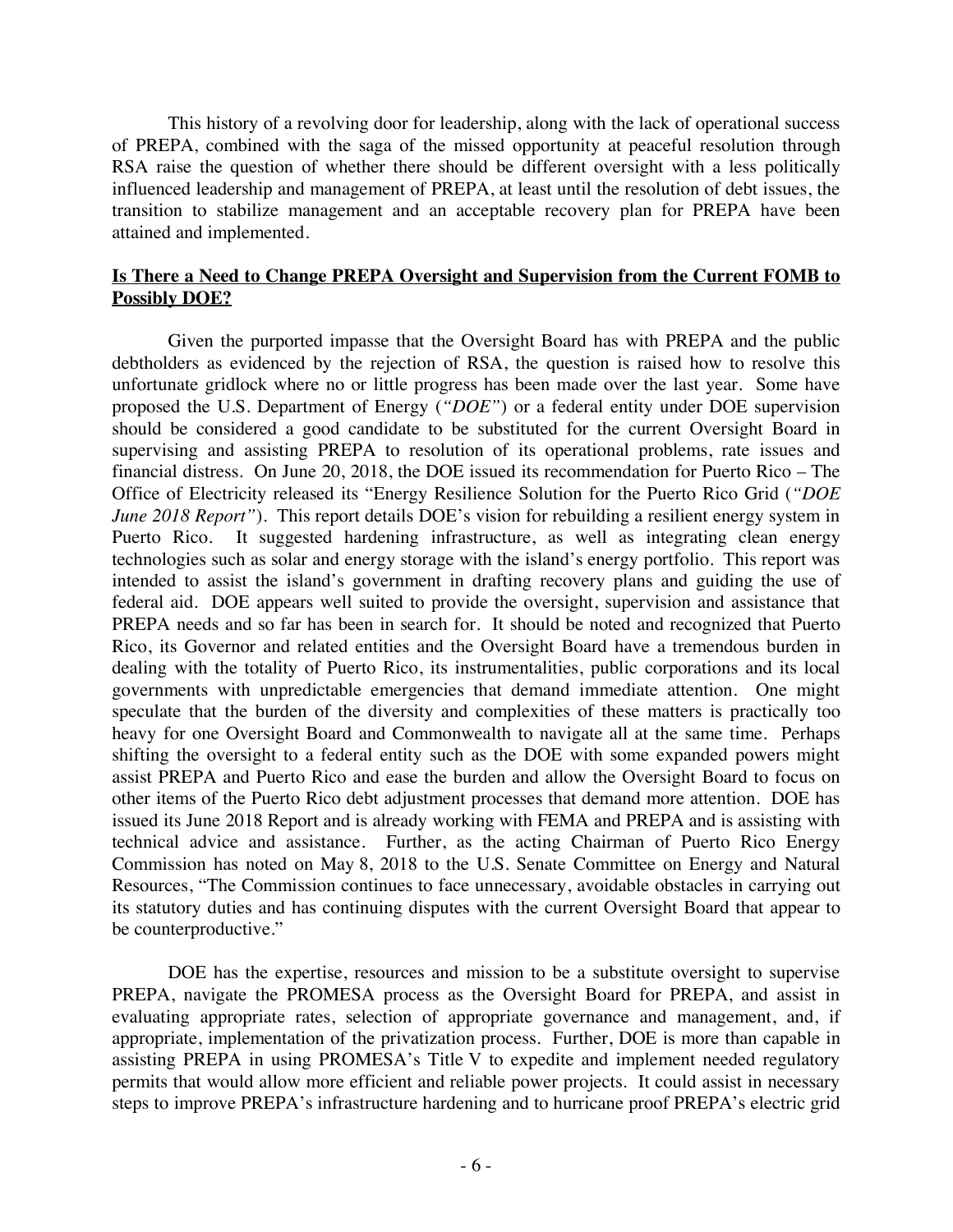and power distribution and generation ability. Since PREPA's future and effectiveness will depend on technical and operational issues that need to be addressed as quickly as possible, it may be superior to the current Oversight Board to have DOE or an entity like DOE with the expertise and resources in the energy field to supervise, and this may eliminate the need for education of the Oversight Board regarding any such initiatives. It also would be a clear break from past disagreement that the Oversight Board and even the Governor have had with PREPA and may foster a new opportunity at rekindling resolution efforts that has been for the most part missing over the last year or so. Further, DOE supervision and oversight also appear to be superior to political influence and changing management as noted above that seem to have impaired PREPA's operation.

Accordingly, PREPA under federal supervision and control with DOE having oversight over PREPA and its rate making efforts may be in the best interest of all. It frees up the current Oversight Board to deal with the never ending list of issues to be resolved in the Puerto Rico financial crisis and allows the Governor and legislature to focus on other pressing problems. At the same time, there is no loss of future momentum because DOE through its past efforts in hurricane relief has been educated to the obstacles and problems facing PREPA. This supervision of power supply system has some precedent support in the Tennessee Valley Authority (*"TVA"*), 16 U.S.C. §831 *et seq.*, and Bonneville, 16 U.S.C. §832 *et seq*.*,* and Federal Energy Regulatory Commission (*"FERC"*) where federal assistance enhanced the supplying of power for the benefit of the welfare of citizens and businesses of a number of states.

There are at least three reasons why PREPA would benefit from DOE supervision and oversight:

1. Provide Needed Permanent and Stable Board and Management for PREPA. As noted above, the last 17 months have been subject to no less than five leadership changes, and corporate governance issues related to PREPA include executive retention and stability of management. Even the newly appointed CEO, Jose Ortiz, may face the challenge of having to reverse his past policies and decisions he made.

2. Create a New Opportunity for Voluntary Resolution. Both the Oversight Board and PREPA's current management have past disputes and a political history that could benefit from a change in supervision. A change could re-focus the effort on debt resolution so that needed reforms for PREPA in operation and administration can be addressed, such as renewable energy, and further analysis of fuel supply contracts, capital expenditures, proposed financing, privatization, etc. The positive and constructive attitude can remove the cloud of a bickering and combative relationship between the creditors and the Oversight Board and the Commonwealth.

3. PREPA's Change in Oversight May Open Other Doors under PROMESA. As noted above, PROMESA was intended to provide not only financial debt resolution and fiscal oversight but also infrastructure revitalization under Title V. There is provided in Title V expedited permitting for critical projects and, given DOE expertise, resources and mission, that may be better accomplished with DOE overseeing the process. The current Oversight Board, the Puerto Rico Energy Commission and Governor do not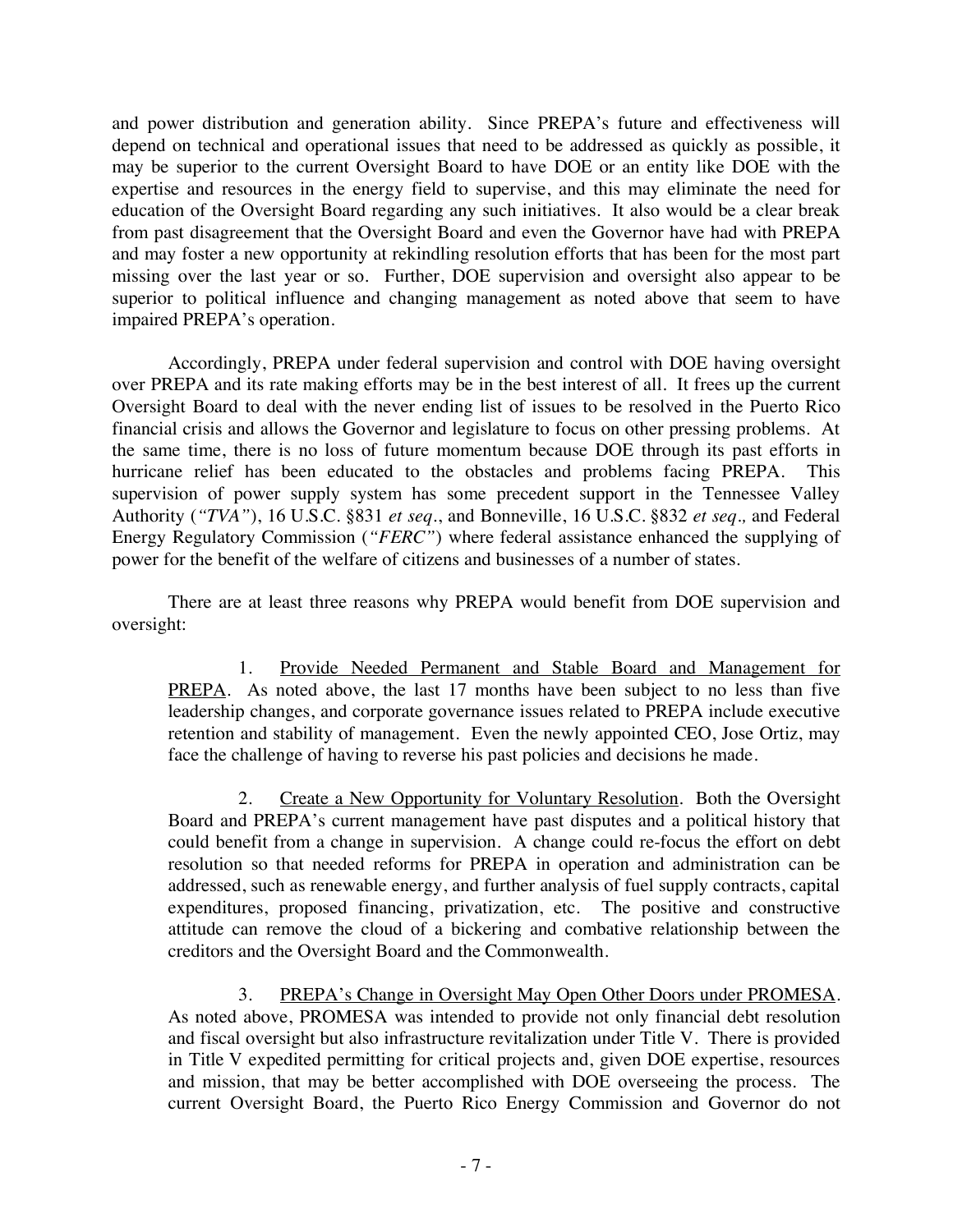presently appear to be on the same page. The Governor has sued the Oversight Board over its budgetary decisions and the acting Chairman of the Commission in his testimony to the U.S. Senate in May 2018 appeared perplexed over the perceived lack of cooperation.4

In order to resolve this controversy between the current Oversight Board and the Puerto Rico Energy Commission, Congress could transfer oversight and supervision of PREPA to DOE to establish stable and skilled management (thereby curing the past changing leadership and operational difficulties) to establish an appropriate rate path, explore privatization (as the Governor and recent legislation in Puerto Rico have supported). DOE could select appropriate management and oversee rate making in a prudent and fair manner that addresses past failing to set rates for full cost of reasonable and necessary operation and maintenance including fuel and generator costs, debt service, capital expenditures and improvements and administrative expenses that previously have been a problem. PREPA's perceived goal should be to obtain the necessary guidance and financing for the required infrastructure improvements to the electric utility system to assure a durable power generation transmission and distribution without interruption and capable of withstanding any future hurricane. A change in oversight to the DOE may be just the medicine the doctor ordered. It is within the power and province of Congress under the Territorial Clause to the U.S. Constitution (Article IV, §3, cl. 2) to make needful rules and regulations. The change in oversight might be that crucial act that resets debt settlement negotiations and foster a possible consensual resolution that is to be favored over a litigious result.

### **PREPA Needs a Permanent Fix and Not a Band Aid**

Under the current Oversight Board with its disputes with the Governor and the Puerto Rico Emergency Commission, it is doubtful PREPA can promptly and successfully benefit from PROMESA. To date, use of Title VI has been underutilized to virtual non-existence especially with regard to the Oversight Board's rejection of certification in connection with RSA, and Title III as an involuntary resolution process has perhaps been overused to the extent that

 <sup>4</sup> The Acting Commissioner stated:

In addition, FOMB [the Oversight Board] claims in its documents to support independent, strong regulation of monopoly electric services. But its actions are undermining regulation by giving PREPA an excuse to avoid the Commission's orders– PREPA gives as its reason that the Commission's powers are preempted by the FOMB….

FOMB continues its practice, which I summarized in my last appearance, of ignoring every Commission effort to cooperate in the adoption of a set of procedures that would allow the Commission and FOMB to support each other's work. The most recent effort by the Commission was the draft protocols attached to my testimony, which have been shared with FOMB. It is a balanced document, addressing each major area of the Commission's Act 57 authority and describing ways for the FOMB and Commission to mesh their work in that area. FOMB has consistently rejected our offers for cooperation. Instead FOMB argues that it can "substitute" for the Commission, and has provided as much in the certified PREPA Fiscal Plan. Congress did not grant FOMB that authority. Written Testimony of Jose Roman Morales PE, Acting Chairman, Puerto Rico Energy Commission, to U.S. Senate Committee, May 8, 2018, p .4.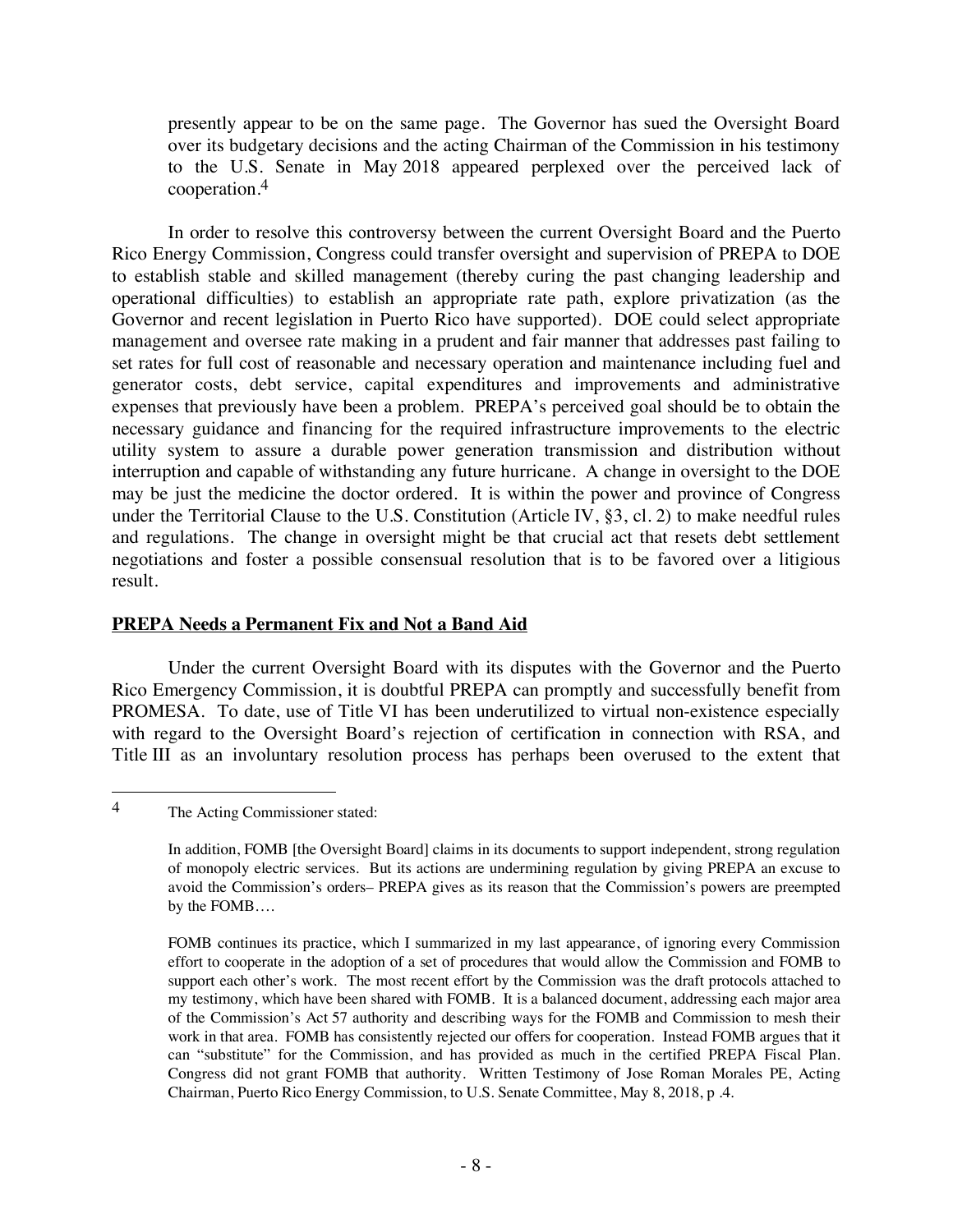virtually everything is a trial by combat. As any winning baseball team recognizes, a pitcher's effectiveness cannot be assured for every day and every batter, and a change in pitcher to suit the batter and the day may win the game.

Accordingly, DOE may be able to provide just the oversight, technical assistance, expertise and resources that help PREPA and the Commonwealth resolve PREPA's debt and operational issues before another ill wind blows away good intentions and post-constructive efforts. DOE supervision can be premised on establishing stable management, a prudent business plan with necessary enhancements to infrastructure for protection of the power grid for uninterrupted power service. The DOE oversight may better provide consideration of whether there should be the transition of PREPA operation to privatization or other form of continued operation. The goal is to return to Puerto Rico an electric utility worthy of its people and capable of assisting in Puerto Rico's recovery effort and attracting business expansion and development with assured and uninterrupted "hurricane proof" electric power.

Why Is This Important? First, the people of Puerto Rico as U.S. citizens deserve an electric utility that meets their needs and and desires without fear of a strong wind changing their fate. Also, utilities are the essence of government services and part of the health, safety and welfare of its citizens. Electric power shines light to prevent crimes, promote business and economic development, light homes, businesses, schools, hospitals and virtually every facet of life. Revenue bond financing has been the financial support for utilities and municipal enterprises. Congress in the 1988 Amendment to the Bankruptcy Code, Pub. L. No. 100-597 (1988) intended to assure the financial market of protection for those who would finance needed utilities improvements and infrastructure renovation by assuring their right to receive timely payment even in a Chapter 9 (municipal bankruptcy proceeding). The 1988 Amendments to the U.S. Bankruptcy Code require that the benefit of their bargain be maintained. Likewise, the failure to address PREPA's operational and financial problems and obtain a prompt resolution can not only generate a cloud over PREPA but also over revenue bond financing that presently makes up about half of state and local government financing. Accordingly, the fate of PREPA and its resolution or lack thereof could not only adversely affect the electric utility the people of Puerto Rico desire but also the capital market response could have consequences for not only Puerto Rico future access to the capital market and borrowing cost but also could affect all who use and benefit from revenue bond financing.

In this regard it should be remembered that revenue bond financing is the major source of infrastructure financing. Revenue bond financing is key to needed infrastructure financing. The American Society of Civil Engineers (*"ASCE"*), in its 2013 Report, estimates the cost to maintain infrastructure at a passable level will be \$3.6 trillion by 2020 or about four times the annual tax revenues for all state and local governments. In 2009, ASCE's number for the next five years was \$2.2 trillion. Inattention has caused the number to increase by \$1.4 trillion in five years. ASCE's 2017 Report stated the cumulative infrastructure funding need based on current trends extended to 2025, is \$4.59 trillion to have passable infrastructure with an estimated funding gap of over \$2 trillion. In whole or in part, revenue bond financing will be called on to fund the \$2 trillion gap. ASCE discovered in its 2016 economic study "Failure to Act Closing the Infrastructure Investment Gap for America's Economic Future" that the failure to do necessary infrastructure improvements in the U.S.A. will cost the country \$3.9 trillion in losses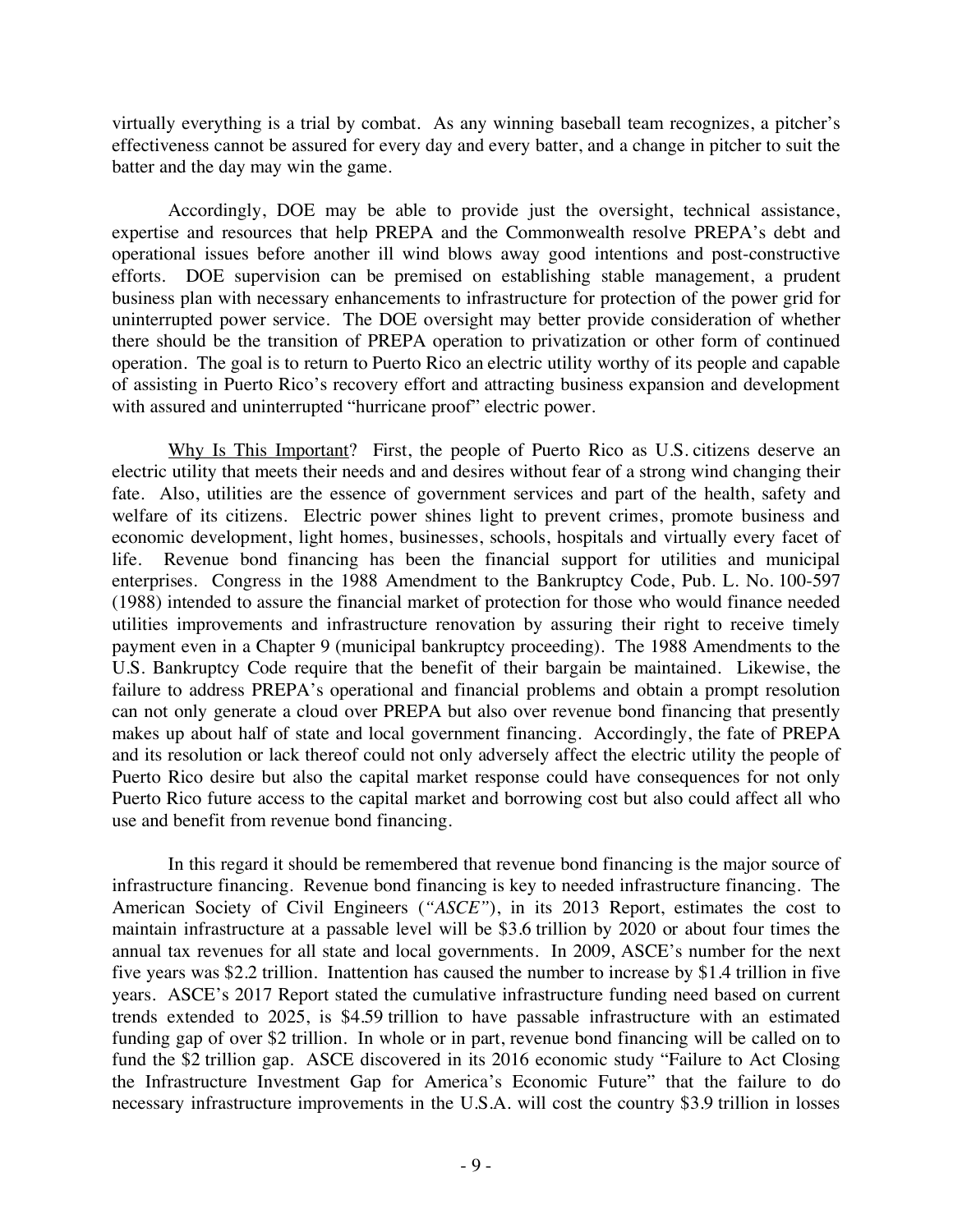suffered to the GDP by 2025, \$7 trillion in lost business sales by 2025 and \$2.5 million in lost American jobs in 2025.

Further, any negative result in the restructuring of PREPA could have a perception of additional risk to revenue bond financing. Perception of increased risk is what makes a form of financing cease to be viewed in the market as strong (assured payment from a solvent enterprise) and to be viewed as a weaker credit. Limited access to the market and the increased cost of borrowing can result from being perceived as a weaker credit. One of the purposes of PROMESA is to have Puerto Rico and in this case PREPA regain market acceptance to provide market access and help lower the cost of borrowing. This negative perception of risk from a failure to promptly resolve PREPA's financial and operational problems may cost Puerto Rico in access to the market for financing or significant increase in future borrowing costs. This negative perception could have a similar effect on some weaker state and local governments.

Traditionally, the spread in the municipal market between strong credits (top investment grade) and significantly weak credits (lower non-investment grade) was 200-300 basis points.

To Puerto Rico, a state or local government, an increase in interest costs (interest rate) of 200 basis points per year or 2 percent more interest cost a year on a 20-year bond with a bullet maturity would be 40% more of the principal amount paid as interest over 20 years. Put another way, on a billion dollar debt issue with a twenty year maturity and a bullet payment of principal at maturity, a 2% additional interest cost per annum would be a present value at a 5% discount of about \$250 million or 25% of the face amount. That is \$250 million not available to Puerto Rico, a state or local government to pay needed infrastructure improvements, public services, worker salaries, retiree benefits or tax relief to its citizens.

### **Would DOE as Oversight Board for PREPA Violate Puerto Rico's Sovereignty?**

The obvious concern of having the U.S. Department of Energy exercise supervision and assistance to PREPA under PROMESA and support prudent and reasonable ratemaking is whether that would be offensive to Puerto Rico's sovereignty. First, this is apparently a no different effect on Puerto Rico's sovereignty than the federally appointed individuals on the current Oversight Board. Second, DOE does have expertise, resources and interest in the PREPA resolution. Third, DOE is already in conjunction with FEMA assisting and cooperating with PREPA, including the DOE June 2018 Report, is knowledgeable of the issues and has provided analysis of possible solution to PREPA's problem. Fourth, Puerto Rico is a Territory of the United States and, while the 1952 Constitution of Puerto Rico gave the Commonwealth of Puerto Rico jurisdiction over its domestic affairs, there was no surrender of Congress's power under the Territorial Clause "to make needful rules and regulations." Accordingly, after careful consideration, the oversight by DOE of PREPA under PROMESA should not be deemed offensive and may well be viewed a positive and constructive turn of events by PREPA and the Commonwealth.